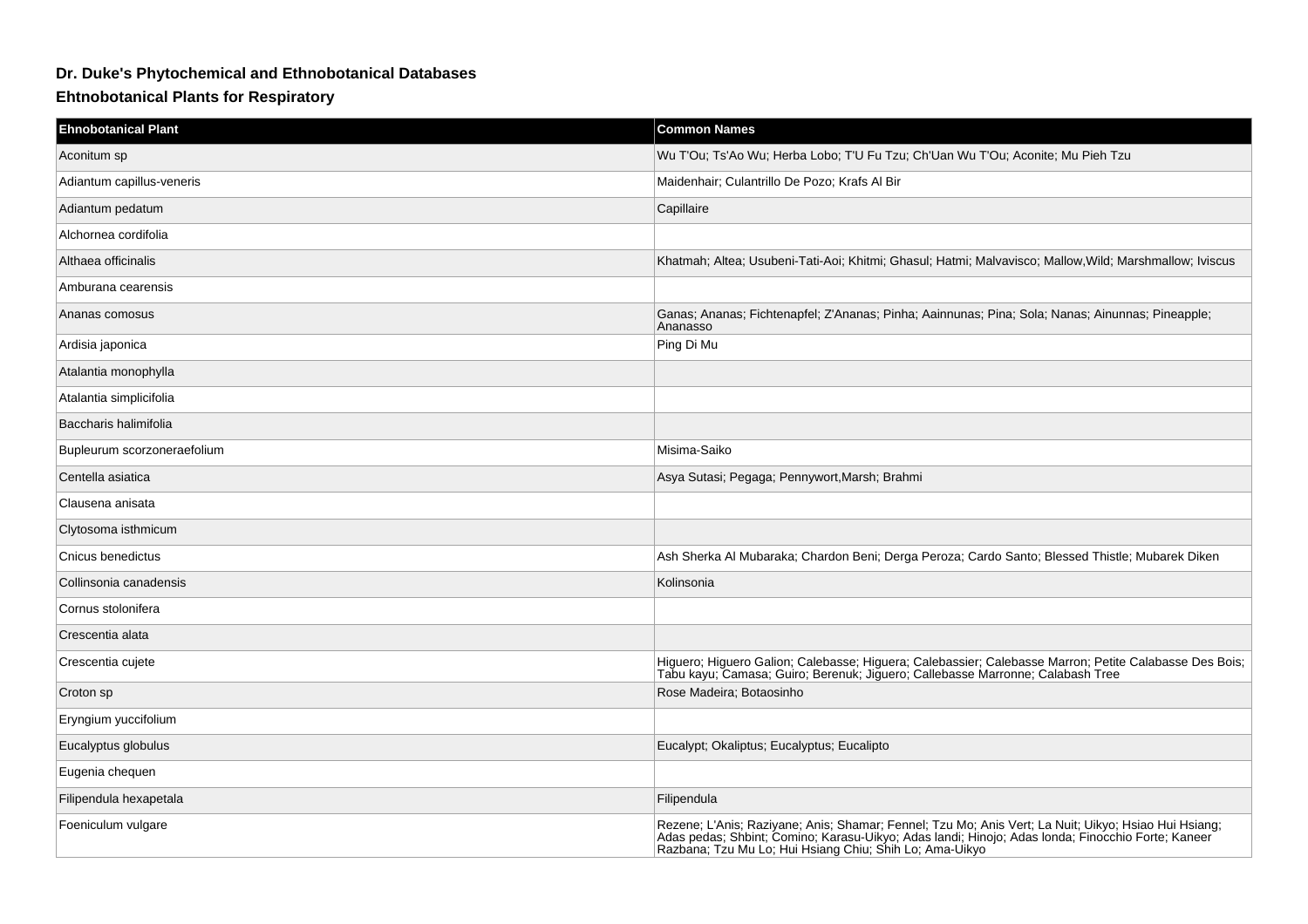| <b>Ehnobotanical Plant</b> | <b>Common Names</b>                                                                                                                                                                                                                                          |
|----------------------------|--------------------------------------------------------------------------------------------------------------------------------------------------------------------------------------------------------------------------------------------------------------|
| Garcinia kola              |                                                                                                                                                                                                                                                              |
| Gnaphalium multiceps       | Jung Mu                                                                                                                                                                                                                                                      |
| Gutierrezia sarothrae      |                                                                                                                                                                                                                                                              |
| Helianthus annuus          | A'ln Ash Shams; Tournesol; Gundondu; Aycicegi; Ward Ash Shams; Gula Barbaroza; Flor De Sol; Fleur<br>Soleil; Helianthe; Fleurs Soleil; A'Bbad Al Shams; Girasol; Guna Bagan; Himawari                                                                        |
| Hymenaea courbaril         | Pois Confiture; Gomme Animee; Courbaril; Algarroba                                                                                                                                                                                                           |
| Jessenia bataua            |                                                                                                                                                                                                                                                              |
| Lonicera caprifolium       | Chevre-Feuille Des Jardins; Hanim Eli; Chevrefeuille; Honeysuckle; Chevre Feuille; Madreselva                                                                                                                                                                |
| Lonicera periclymenum      | Caprifolium                                                                                                                                                                                                                                                  |
| Luffa cylindrica           | Bestru; Pipengaille; Hetima; Ketola                                                                                                                                                                                                                          |
| Magnolia officinalis       | Ch'Uan Pu; Choon Pok; Magnolier Officinal; Chinese Magnolia; Magnolia                                                                                                                                                                                        |
| Mangifera indica           | Manguier; Merpelam; Manga; Anbah; Mangga; Mamuang; Mangot; Mangot Fil; Manga Agaci; An Lo Kuo;<br>Mango; Pelem                                                                                                                                               |
| Merremia mammosa           | Widara upas                                                                                                                                                                                                                                                  |
| Nasturtium officinale      | Berro; Nasturtium; Cresson; Habb Ar Rashad; Cresson Du Pays; Cresson De Fontaines; Hurf Al May;<br>Watercress: Cresson Des Jardins: Berros: Cress: Suteresi: Water Cresses: Cresson D'Eau                                                                    |
| Nepeta cataria             | Catnip; Nepeta; Yalanci Kediotu; Nebeda; Inu-Hakka (Tikuma-Hakka)                                                                                                                                                                                            |
| Ocimum americanum          | Basilic                                                                                                                                                                                                                                                      |
| Origanum vulgare           | Adi Mercankosk; Raihana Kiwilka; Pot Marjoram; Marjoram, Wild; Oregano De Espana; Oregano; Raihan<br>Jabaili; Marjolaine                                                                                                                                     |
| Panax ginseng              | Shen Ts'Ao; Ren Shen; Otane-Ninzin; Jen Shen Chiu; Jen Shen; Shen Lu                                                                                                                                                                                         |
| Papaver somniferum         | Kheshkhash Abu Al Noum; Adormidero; Adormidera; Gelinjik; O P'len; Madat; Poppy; Hashas; O Fang;<br>Poppy, Opium; Ya P'len; O Fu Jung; Tengkoh; Chandu; Yu Mi; Opium Poppy; Opium                                                                            |
| Phoenix dactylifera        | Wu Lou Zi; Palma Datil; Datil; Khurma; Dattier; Hurma Agaci; Dattes; Tamur; Date                                                                                                                                                                             |
| Pinus mugo                 | Mugo; Krummholz; Pino Negro; Pin De Montagne; Karpathen Den                                                                                                                                                                                                  |
| Piper angustifolium        | Yerba Del Soldato; Erba Di Soldat; Matico; Soldier'S Herb; Palo Del Soldado; Herbe Du Soldat                                                                                                                                                                 |
| Psidium guajava            | Guayaba; Gouyave; Djambu; Dipajaya; Goavier; Jambu pelawas; Goyavier; Guava; Jambu portugal<br>(Portuguese Eug; Petokal; Perala; Tokal; Goyave; Djamboe; Jambu burong (Bird Eugenia); Jambu biji<br>(Seedy Eugenia); Bayawas; Jambu padang (Openfield Eugeni |
| Raphanus sativus           | Radis Marron; Kirmiziturp; Lai Fu; Rabano; Mulaka; Karaturp; Radish; Radis; Lo Po; Daikon                                                                                                                                                                    |
| Reissantia indica          | Ojot tju-tju-rian; Hoeh tutung; Mangender                                                                                                                                                                                                                    |
| Sassafras albidum          | Sassafras: Sasafras                                                                                                                                                                                                                                          |
| Scutellaria macrantha      | Tu Fu; Huang Ch'In; Tzu Ch'In; Su Ch'In                                                                                                                                                                                                                      |